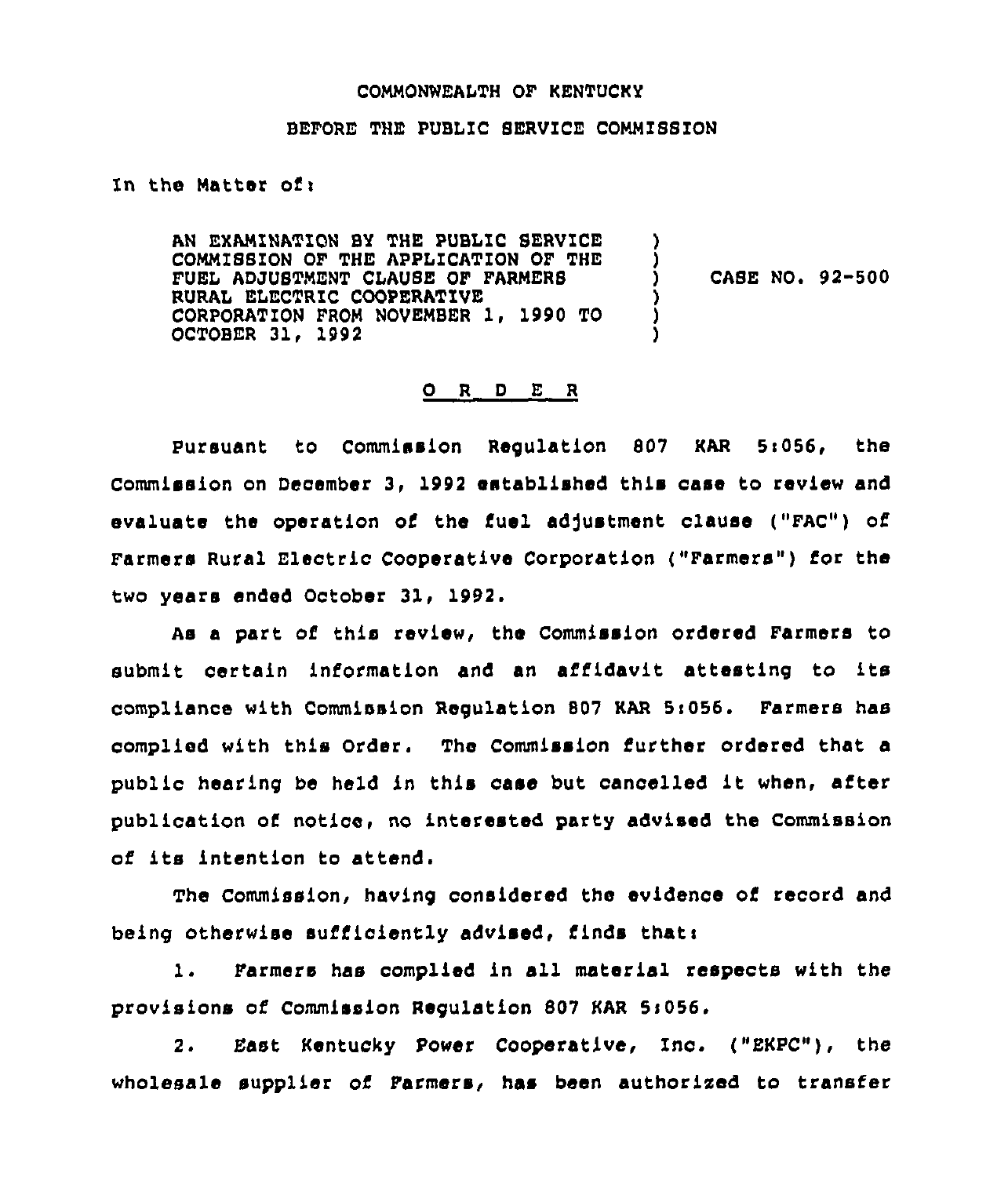(roll-in) a 0.31 mills per Kwh decrease in its base fuel cost to its base rates.'.

Farmers should be authorised to transfer (roll-in) a 0.33  $3.$ mills per Kwh decrease in its base fuel costs to its base rates to reflect, as adjusted for line loss, the transfer of a 0.31 mills per Kwh decrease in EKPC's base rates and this can best be accomplished by a negative energy adder to each Kwh sold.

4. The rates and charges in Appendix A, attached hereto and incorporated herein, are fair, just, and reasonable, and reflect the transfer of fuel costs from the FAC to the base rate.

. IT IS THEREFORE ORDERED thati

1. The charges and credits applied by Farmers through the FAC for the period from November 1, 1990 to October 31, 1992 be and they hereby are approved.

2. Farmers be and it hereby is authorized to transfer to base rates those fuel costs (as adjusted for line-loss) rolled-in by EKPC from its FAC to its base rates.

3. The rates in Appendix <sup>A</sup> are approved for service rendered by Farmers on and after May 1, 1993.

4. within 30 days of the date of this Order, Farmers shall file with the Commission revised tariff sheets setting out the rates approved herein.

 $\mathbf{1}$ Case No. 92-491, An Examination by the Public Service Commission of the Application of the Fuel Adjustment Clause of East Kentucky Power Cooperative, Inc. From November 1, 1990 to October 31, 1992.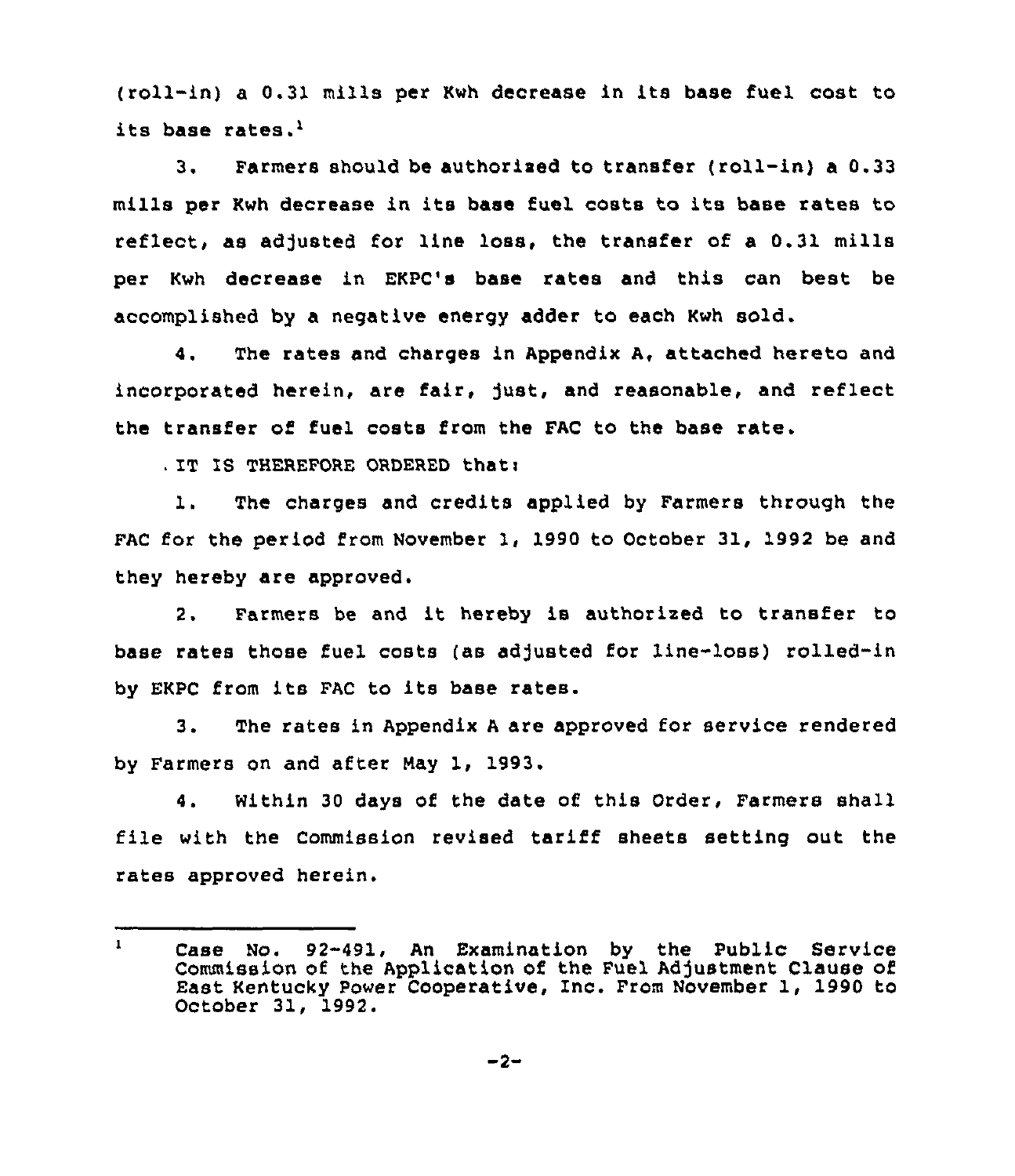Done at Frankfort, Kentucky, this 5th day of April, 1993,

PUBLIC SERVICE CONMISSION

 $C_n$   $C_{n}$ Chairman

Vice Chairman

Robert 1 Cchnmi as Iona r

ATTEST:

 $L2$ 

Executive Director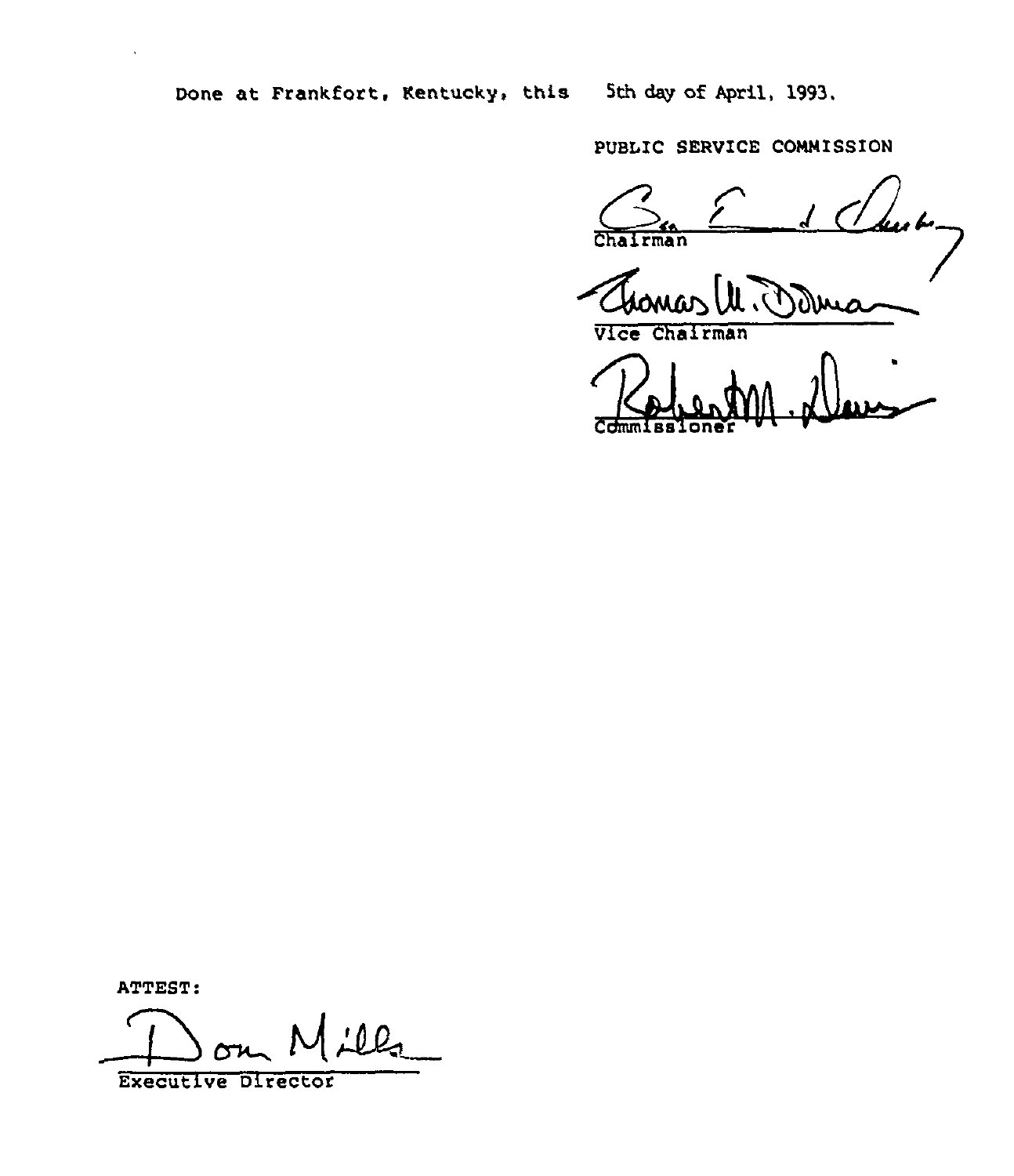#### APPENDIX A

APPENDIX TO AN ORDER OF THE KENTUCKY PUBLIC SERVICE COMMISSION IN CASE NO. 92-500 DATED April 5, 1993

The following rates and charges are prescribed for the customers in the area served by Farmers Rural Electric Cooperative Corporation. All other rates and charges not specifically mentioned herein shall remain the same as those in effect under authority of this Commission prior to the effective date of this Order.

## SCHEDULE R RESIDENTIAL SERVICE

### Rates:

| First     |                | 50 KWH (Minimum Charge) | \$.13737 Per Month |  |
|-----------|----------------|-------------------------|--------------------|--|
| Next      | <b>150 KWH</b> |                         | .08146             |  |
| Remaining | KWH            |                         | .05602             |  |

## SCHEDULE C-1 COMMERCIAL AND INDUSTRIAL SERVICE (LESS THAN 50 KW)

## Rates Per Month<

For all consumers whose kilowatt demand is less than 50 KW

| First     |         |     | 50 KWH (Minimum Charge) | \$.13737 Per KWH |  |
|-----------|---------|-----|-------------------------|------------------|--|
| Next      | 150 KWH |     |                         | .08364 Per KWH   |  |
| Remaining |         | KWH |                         | .06098 Per KWH   |  |

## SCHEDULE C-2 COMMERCIAL AND INDUSTRIAL SERVICE (50 KW OR ABOVE)

### Energy Charge:

| First     | 10,000 KWH | \$.04930 Per KWH |  |
|-----------|------------|------------------|--|
| Next      | 20,000 KWH | .04760 Per KWH   |  |
| Remaining | KWH        | .04615 Per KWH   |  |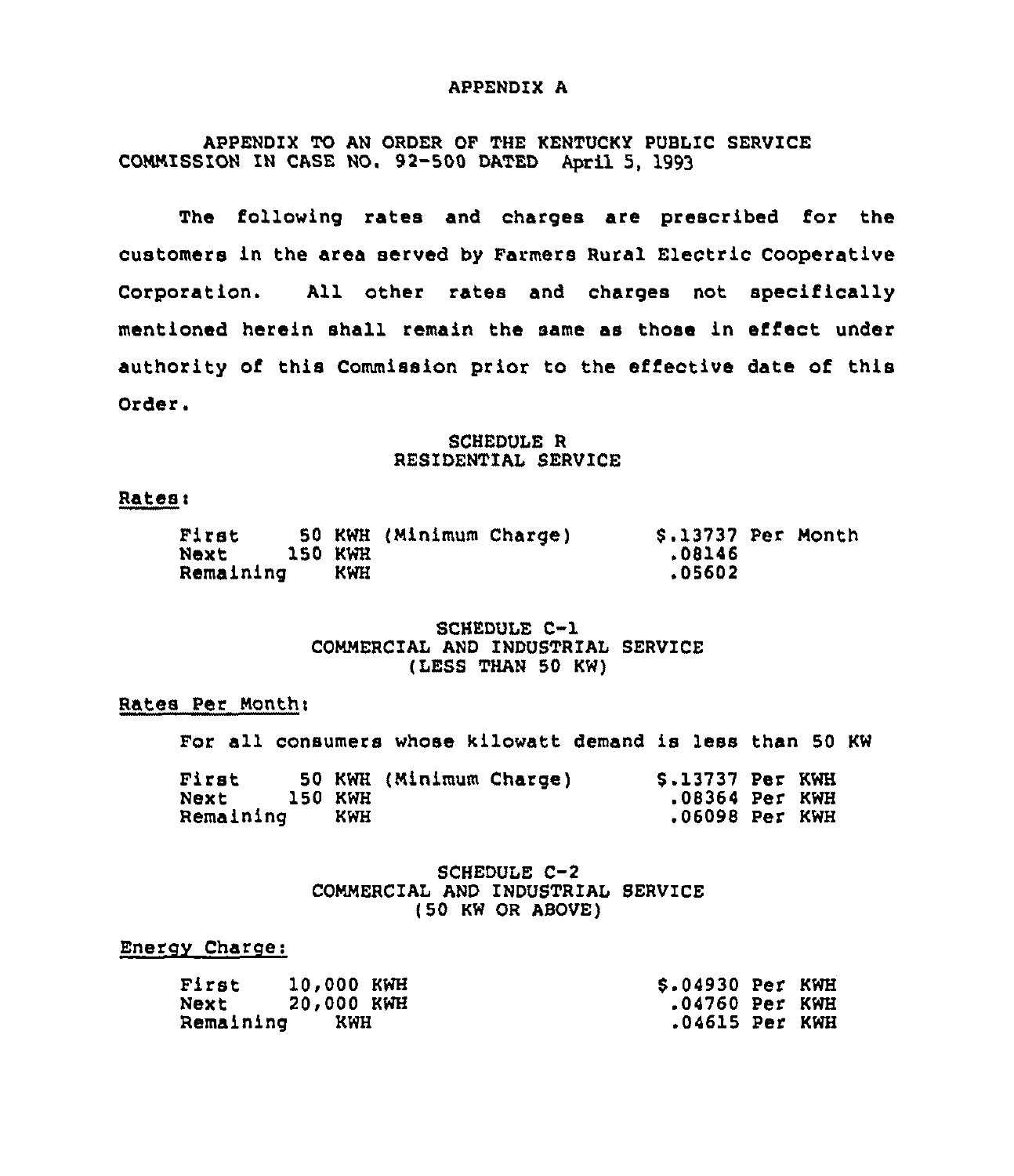### SCHEDULE D LARGE COMMERCIAL/INDUSTRIAL SERVICE OPTIONAL TINE-OF-DAY RATE

# Enerov Charge:

| First     | 10,000 KWH | \$.04930 Per KWH |  |
|-----------|------------|------------------|--|
| Next      | 20.000 KWH | .04760 Per KWH   |  |
| Remaining | KWH        | .04615 Per KWH   |  |

SCHEDULE RN RESIDENTIAI OFF-PEAK MARKETING

#### Rate:

All KWH

6.03361

### SCHEDULE CN SMALL COMMERCIAL OFF-PEAK MARKETING

# Rate:

All KWB

\$ .03659

### SCHEDULE OL OUTDOOR LIGHTING SERVICE

## Rate Per Fixture:

| Type of Lamp  | Watts |   | Monthly Charge<br>Per Lamp |
|---------------|-------|---|----------------------------|
| Mercury Vapor | 175   |   | \$6.22                     |
| Mercury Vapor | 250   | ٠ | 6.93                       |
| Mercury Vapor | 400   |   | 10.46                      |
| Mercury Vapor | 1000  |   | 17.40                      |
| Sodium Vapor  | 100   |   | 6.76                       |
| Sodium Vapor  | 150   |   | 7.75                       |
| Sodium Vapor  | 250   |   | 10.32                      |
| Sodium Vapor  | 400   |   | 12.99                      |
| Sodium Vapor  | 1000  |   | 27.86                      |

#### SCHEDULE SL STREET LIGHTING

## Rate:

Per KWH Per Month ae Determined in Table I for Each Lamp 6.03667